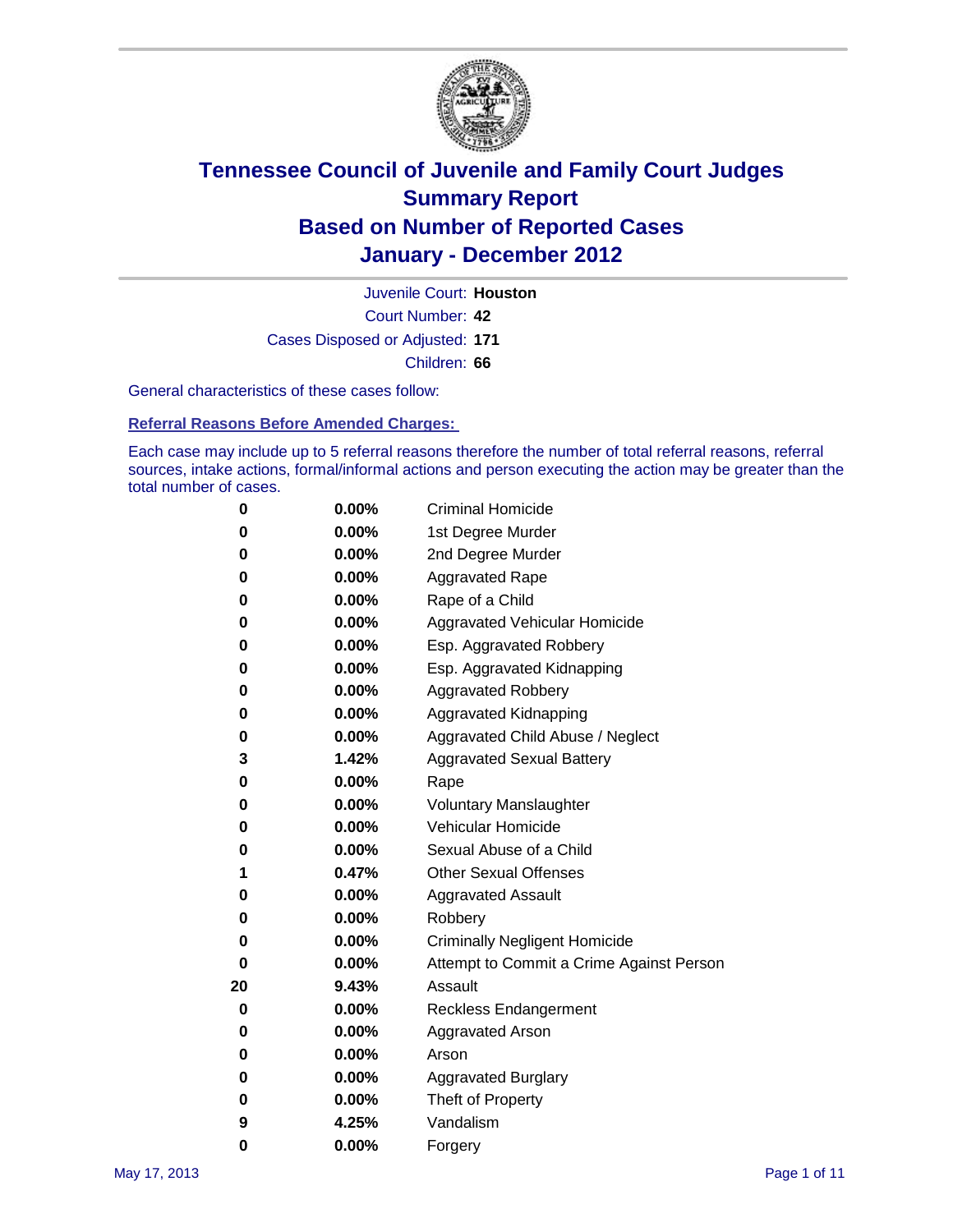

Juvenile Court: **Houston**

Court Number: **42**

Cases Disposed or Adjusted: **171**

Children: **66**

#### **Referral Reasons Before Amended Charges:**

Each case may include up to 5 referral reasons therefore the number of total referral reasons, referral sources, intake actions, formal/informal actions and person executing the action may be greater than the total number of cases.

| 0  | 0.00%  | <b>Worthless Checks</b>                                     |
|----|--------|-------------------------------------------------------------|
| 0  | 0.00%  | Illegal Possession / Fraudulent Use of Credit / Debit Cards |
| 8  | 3.77%  | <b>Burglary</b>                                             |
| 0  | 0.00%  | Unauthorized Use of a Vehicle                               |
| 0  | 0.00%  | <b>Cruelty to Animals</b>                                   |
| 0  | 0.00%  | Sale of Controlled Substances                               |
| 0  | 0.00%  | <b>Other Drug Offenses</b>                                  |
| 2  | 0.94%  | <b>Possession of Controlled Substances</b>                  |
| 0  | 0.00%  | <b>Criminal Attempt</b>                                     |
| 0  | 0.00%  | Carrying Weapons on School Property                         |
| 3  | 1.42%  | Unlawful Carrying / Possession of a Weapon                  |
| 0  | 0.00%  | <b>Evading Arrest</b>                                       |
| 0  | 0.00%  | Escape                                                      |
| 0  | 0.00%  | Driving Under Influence (DUI)                               |
| 4  | 1.89%  | Possession / Consumption of Alcohol                         |
| 0  | 0.00%  | Resisting Stop, Frisk, Halt, Arrest or Search               |
| 0  | 0.00%  | <b>Aggravated Criminal Trespass</b>                         |
| 0  | 0.00%  | Harassment                                                  |
| 0  | 0.00%  | Failure to Appear                                           |
| 0  | 0.00%  | Filing a False Police Report                                |
| 0  | 0.00%  | Criminal Impersonation                                      |
| 0  | 0.00%  | <b>Disorderly Conduct</b>                                   |
| 0  | 0.00%  | <b>Criminal Trespass</b>                                    |
| 0  | 0.00%  | <b>Public Intoxication</b>                                  |
| 0  | 0.00%  | Gambling                                                    |
| 8  | 3.77%  | <b>Traffic</b>                                              |
| 0  | 0.00%  | <b>Local Ordinances</b>                                     |
| 0  | 0.00%  | Violation of Wildlife Regulations                           |
| 1  | 0.47%  | Contempt of Court                                           |
| 32 | 15.09% | Violation of Probation                                      |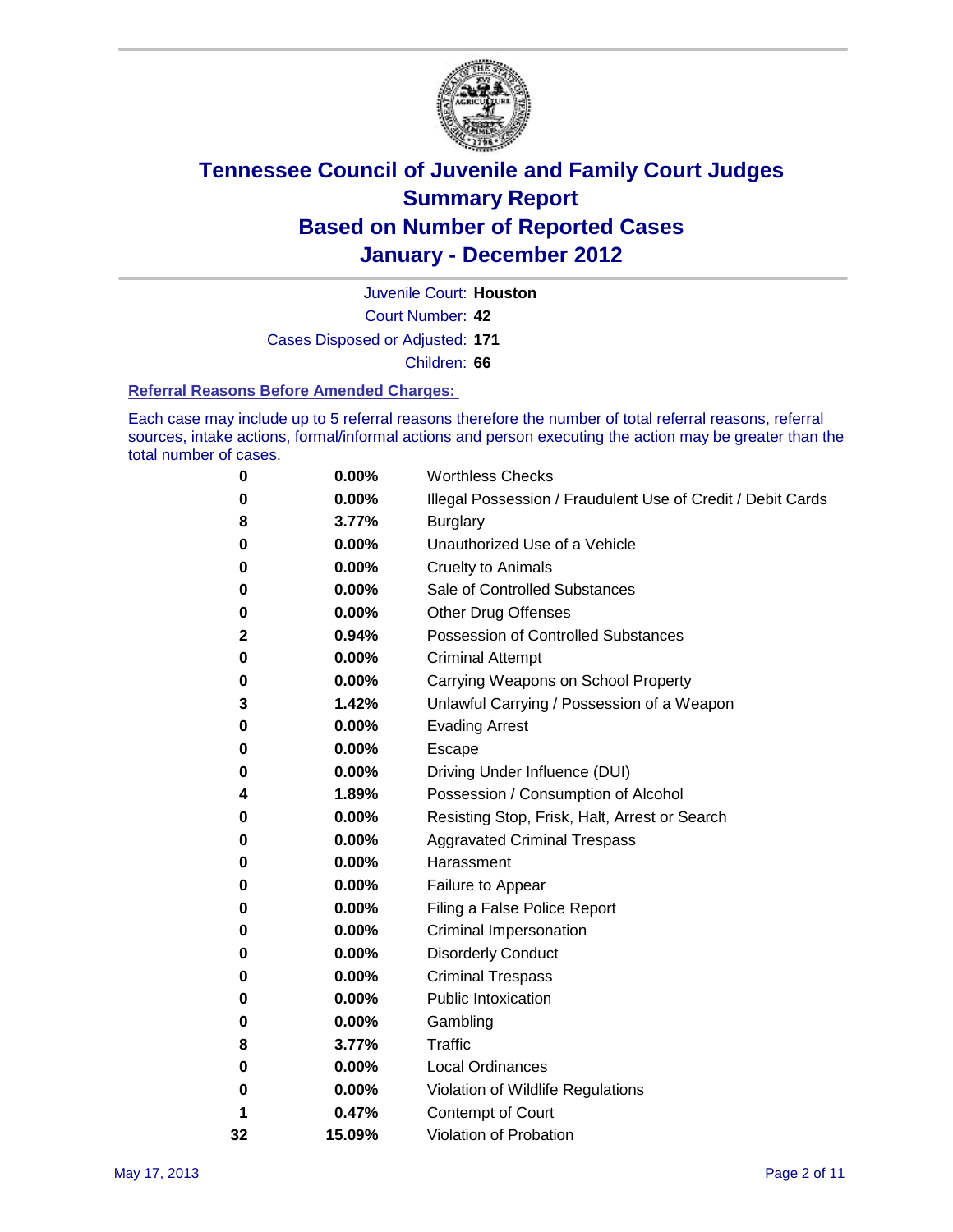

Court Number: **42** Juvenile Court: **Houston** Cases Disposed or Adjusted: **171** Children: **66**

**Referral Reasons Before Amended Charges:** 

Each case may include up to 5 referral reasons therefore the number of total referral reasons, referral sources, intake actions, formal/informal actions and person executing the action may be greater than the total number of cases.

| 212       | 100.00%  | <b>Total Referrals</b>                 |
|-----------|----------|----------------------------------------|
| $\pmb{0}$ | 0.00%    | Other                                  |
| 0         | 0.00%    | Consent to Marry                       |
| 0         | 0.00%    | <b>Request for Medical Treatment</b>   |
| 0         | 0.00%    | <b>Child Support</b>                   |
| 0         | 0.00%    | Paternity / Legitimation               |
| 0         | 0.00%    | Visitation                             |
| 0         | 0.00%    | Custody                                |
| 23        | 10.85%   | <b>Foster Care Review</b>              |
| 5         | 2.36%    | <b>Administrative Review</b>           |
| 15        | 7.08%    | <b>Judicial Review</b>                 |
| $\bf{0}$  | 0.00%    | Violation of Informal Adjustment       |
| 0         | 0.00%    | <b>Violation of Pretrial Diversion</b> |
| 0         | 0.00%    | <b>Termination of Parental Rights</b>  |
| 3         | 1.42%    | Dependency / Neglect                   |
| 0         | 0.00%    | <b>Physically Abused Child</b>         |
| 0         | $0.00\%$ | <b>Sexually Abused Child</b>           |
| 0         | $0.00\%$ | Violation of Curfew                    |
| 14        | 6.60%    | Violation of a Valid Court Order       |
| 13        | 6.13%    | Possession of Tobacco Products         |
| 0         | $0.00\%$ | Out-of-State Runaway                   |
| 1         | 0.47%    | In-State Runaway                       |
| 23        | 10.85%   | Truancy                                |
| 24        | 11.32%   | <b>Unruly Behavior</b>                 |
| 0         | 0.00%    | Violation of Aftercare                 |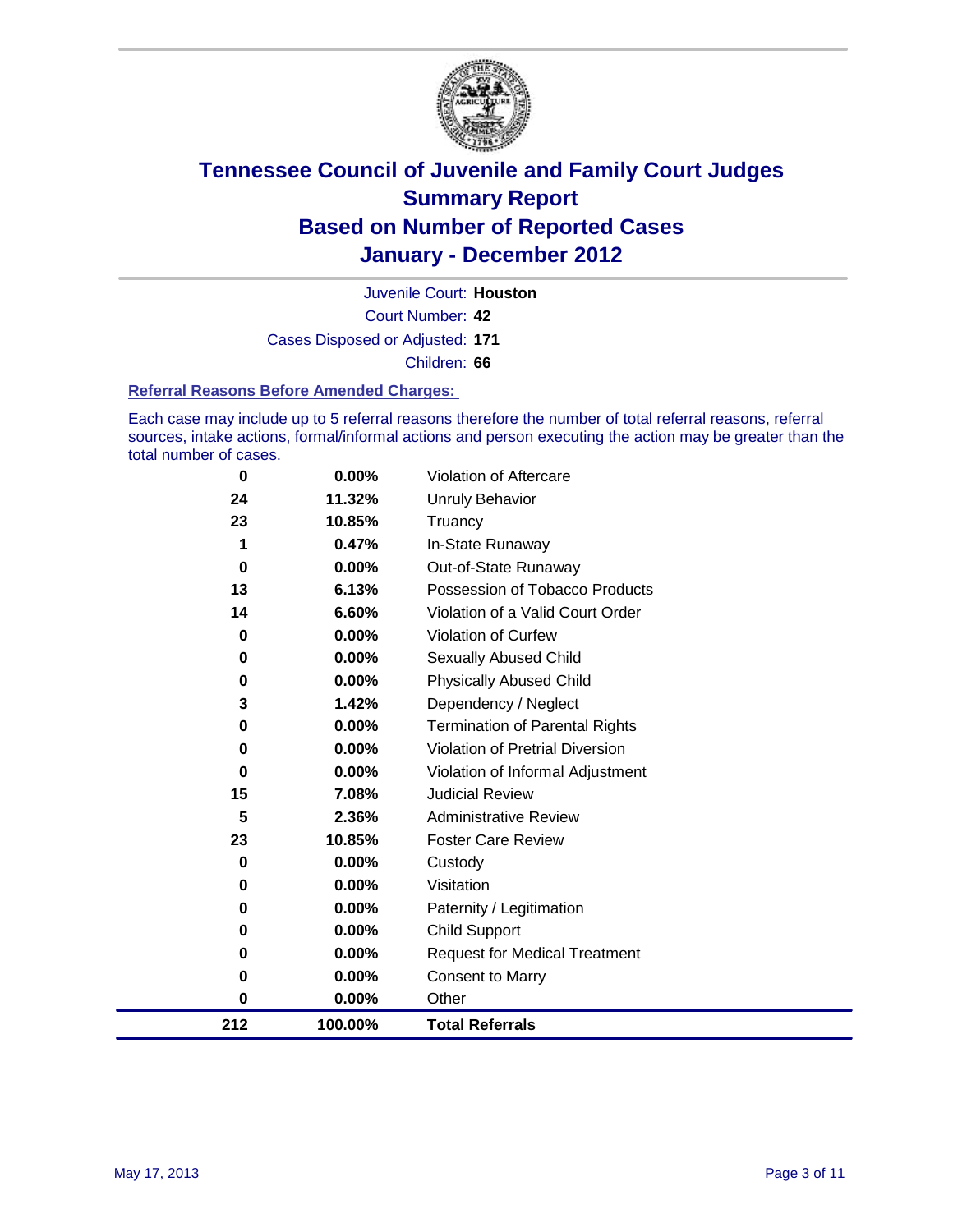

| 212                        | 100.00%                         | <b>Total Referral Sources</b>     |  |  |  |
|----------------------------|---------------------------------|-----------------------------------|--|--|--|
| 0                          | 0.00%                           | Other                             |  |  |  |
| $\bf{0}$                   | $0.00\%$                        | Unknown                           |  |  |  |
| 0                          | 0.00%                           | Hospital                          |  |  |  |
| 1                          | 0.47%                           | Child & Parent                    |  |  |  |
| 18                         | 8.49%                           | Victim                            |  |  |  |
| $\bf{0}$                   | $0.00\%$                        | <b>Other Court</b>                |  |  |  |
| $\bf{0}$                   | $0.00\%$                        | Social Agency                     |  |  |  |
| 33                         | 15.57%                          | <b>Court Staff</b>                |  |  |  |
| $\bf{0}$                   | 0.00%                           | <b>District Attorney's Office</b> |  |  |  |
| $\bf{0}$                   | 0.00%                           | <b>Other State Department</b>     |  |  |  |
| 56                         | 26.42%                          | <b>DCS</b>                        |  |  |  |
| 0                          | 0.00%                           | <b>CSA</b>                        |  |  |  |
| 28                         | 13.21%                          | School                            |  |  |  |
| $\bf{0}$                   | $0.00\%$                        | Self                              |  |  |  |
| $\mathbf{2}$               | 0.94%                           | <b>Relatives</b>                  |  |  |  |
| 23                         | 10.85%                          | Parents                           |  |  |  |
| 51                         | 24.06%                          | Law Enforcement                   |  |  |  |
| <b>Referral Sources: 1</b> |                                 |                                   |  |  |  |
|                            | Children: 66                    |                                   |  |  |  |
|                            | Cases Disposed or Adjusted: 171 |                                   |  |  |  |
|                            |                                 | <b>Court Number: 42</b>           |  |  |  |
|                            | Juvenile Court: Houston         |                                   |  |  |  |
|                            |                                 |                                   |  |  |  |

#### **Age of Child at Referral: 2**

| 0<br>0 | 0.00%<br>$0.00\%$ | Ages 19 and Over<br><b>Unknown</b> |  |
|--------|-------------------|------------------------------------|--|
|        |                   |                                    |  |
|        |                   |                                    |  |
| 20     | 30.30%            | Ages 17 through 18                 |  |
| 25     | 37.88%            | Ages 15 through 16                 |  |
| 17     | 25.76%            | Ages 13 through 14                 |  |
| 4      | 6.06%             | Ages 11 through 12                 |  |
| 0      | $0.00\%$          | Ages 10 and Under                  |  |
|        |                   |                                    |  |

<sup>1</sup> If different than number of Referral Reasons (212), verify accuracy of your court's data.

<sup>2</sup> One child could be counted in multiple categories, verify accuracy of your court's data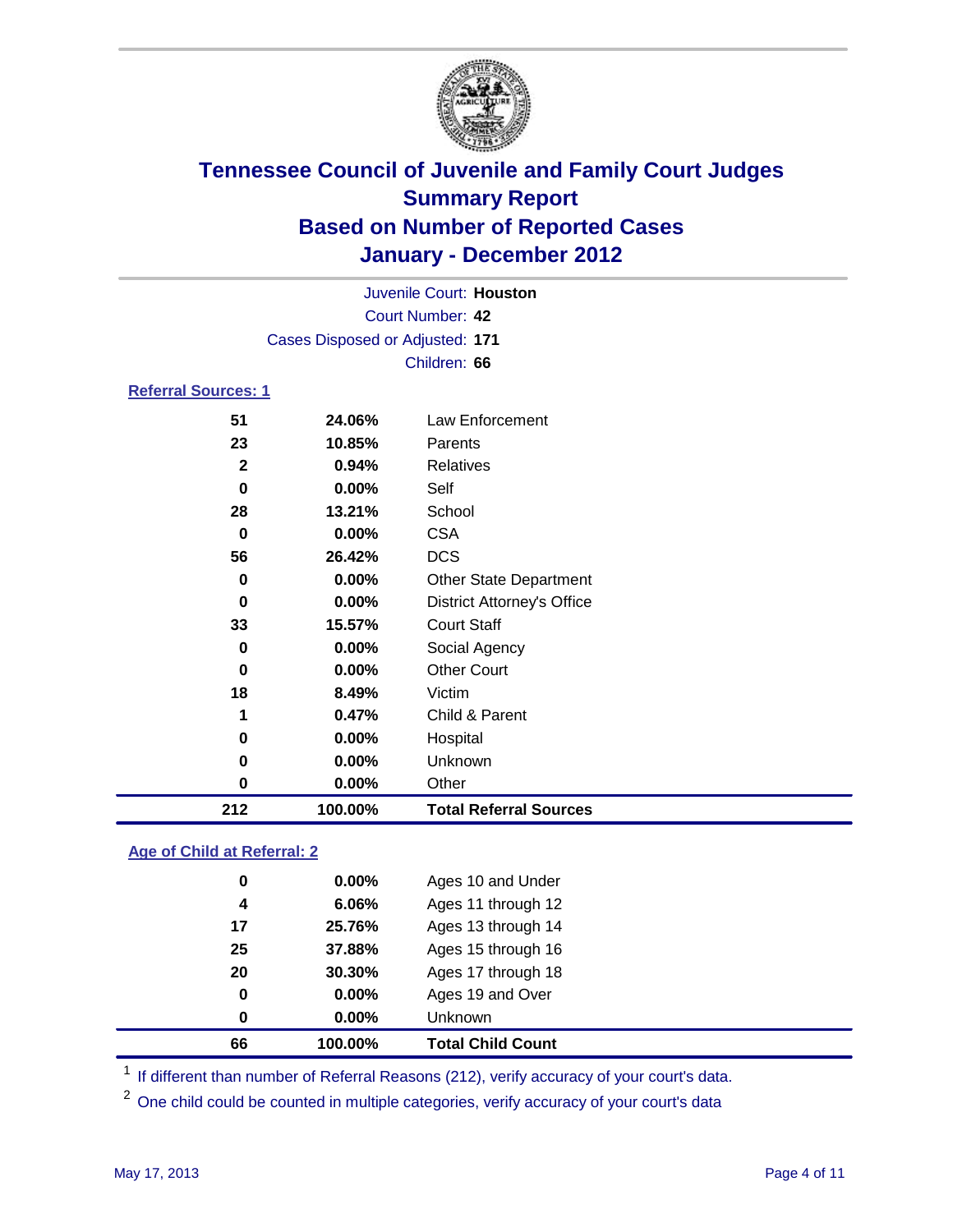

| Juvenile Court: Houston                 |                                 |                          |  |  |
|-----------------------------------------|---------------------------------|--------------------------|--|--|
| Court Number: 42                        |                                 |                          |  |  |
|                                         | Cases Disposed or Adjusted: 171 |                          |  |  |
|                                         | Children: 66                    |                          |  |  |
| Sex of Child: 1                         |                                 |                          |  |  |
| 43                                      | 65.15%                          | Male                     |  |  |
| 23                                      | 34.85%                          | Female                   |  |  |
| $\mathbf 0$                             | 0.00%                           | Unknown                  |  |  |
| 66                                      | 100.00%                         | <b>Total Child Count</b> |  |  |
| Race of Child: 1                        |                                 |                          |  |  |
| 62                                      | 93.94%                          | White                    |  |  |
| 1                                       | 1.52%                           | African American         |  |  |
| 0                                       | 0.00%                           | Native American          |  |  |
| 0                                       | 0.00%                           | Asian                    |  |  |
| 3                                       | 4.55%                           | Mixed                    |  |  |
| $\mathbf 0$                             | 0.00%                           | Unknown                  |  |  |
| 66                                      | 100.00%                         | <b>Total Child Count</b> |  |  |
| <b>Hispanic Origin: 1</b>               |                                 |                          |  |  |
| $\mathbf{2}$                            | 3.03%                           | Yes                      |  |  |
| 64                                      | 96.97%                          | <b>No</b>                |  |  |
| $\mathbf 0$                             | 0.00%                           | Unknown                  |  |  |
| 66                                      | 100.00%                         | <b>Total Child Count</b> |  |  |
| <b>School Enrollment of Children: 1</b> |                                 |                          |  |  |
| 64                                      | 96.97%                          | Yes                      |  |  |
| $\mathbf 2$                             | 3.03%                           | No                       |  |  |
| $\mathbf 0$                             | 0.00%                           | Unknown                  |  |  |
| 66                                      | 100.00%                         | <b>Total Child Count</b> |  |  |

One child could be counted in multiple categories, verify accuracy of your court's data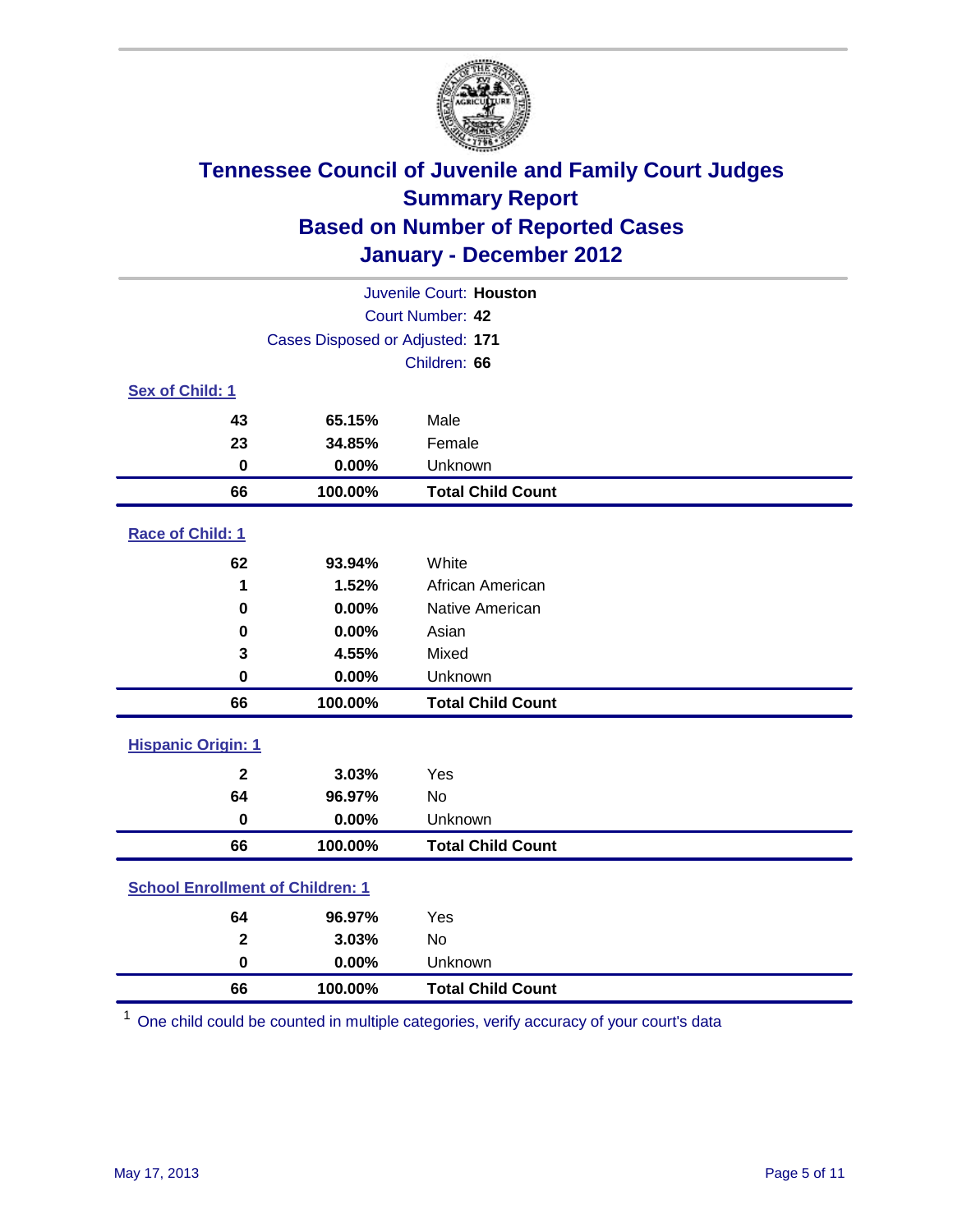

Court Number: **42** Juvenile Court: **Houston** Cases Disposed or Adjusted: **171** Children: **66 Living Arrangement of Child at Time of Referral: 1 25.76%** With Both Biological Parents **3.03%** With Father and Stepmother **10.61%** With Mother and Stepfather **36.36%** With Mother **3.03%** With Father

| 66 | 100.00%  | <b>Total Child Count</b> |
|----|----------|--------------------------|
| 5  | 7.58%    | Other                    |
| 0  | $0.00\%$ | Unknown                  |
| 1  | 1.52%    | Independent              |
| 0  | $0.00\%$ | In an Institution        |
| 1  | 1.52%    | In a Residential Center  |
| 0  | $0.00\%$ | In a Group Home          |
| 4  | 6.06%    | With Foster Family       |
| 0  | $0.00\%$ | With Adoptive Parents    |
| 3  | 4.55%    | <b>With Relatives</b>    |

#### **Type of Detention: 2**

| 171      | 100.00%  | <b>Total Detention Count</b> |
|----------|----------|------------------------------|
| 1        | 0.58%    | Other                        |
| 165      | 96.49%   | Does Not Apply               |
| 0        | $0.00\%$ | <b>Unknown</b>               |
| 0        | $0.00\%$ | Psychiatric Hospital         |
| $\bf{0}$ | 0.00%    | Jail - No Separation         |
| 0        | $0.00\%$ | Jail - Partial Separation    |
| 0        | $0.00\%$ | Jail - Complete Separation   |
| 4        | 2.34%    | Juvenile Detention Facility  |
| 1        | 0.58%    | Non-Secure Placement         |
|          |          |                              |

<sup>1</sup> One child could be counted in multiple categories, verify accuracy of your court's data

<sup>2</sup> If different than number of Cases (171) verify accuracy of your court's data.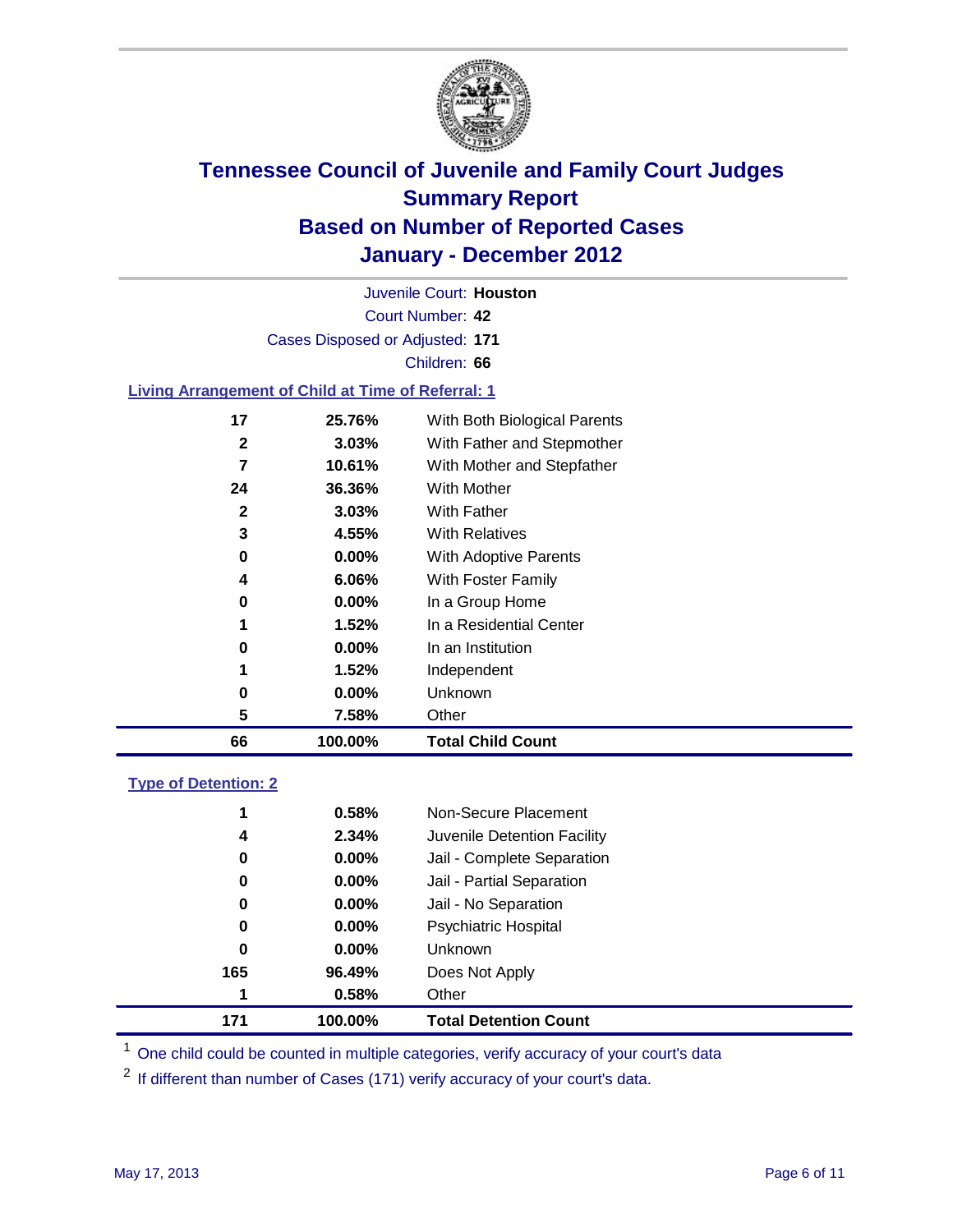

| Juvenile Court: Houston                            |                                 |                                                  |  |  |  |
|----------------------------------------------------|---------------------------------|--------------------------------------------------|--|--|--|
|                                                    | <b>Court Number: 42</b>         |                                                  |  |  |  |
|                                                    | Cases Disposed or Adjusted: 171 |                                                  |  |  |  |
|                                                    | Children: 66                    |                                                  |  |  |  |
| <b>Placement After Secure Detention Hearing: 1</b> |                                 |                                                  |  |  |  |
| $\mathbf{2}$                                       | 1.17%                           | Returned to Prior Living Arrangement             |  |  |  |
| $\bf{0}$                                           | 0.00%                           | Juvenile Detention Facility                      |  |  |  |
| 0                                                  | 0.00%                           | Jail                                             |  |  |  |
| 4                                                  | 2.34%                           | Shelter / Group Home                             |  |  |  |
| 1                                                  | 0.58%                           | <b>Foster Family Home</b>                        |  |  |  |
| 0                                                  | 0.00%                           | Psychiatric Hospital                             |  |  |  |
| 0                                                  | 0.00%                           | Unknown                                          |  |  |  |
| 164                                                | 95.91%                          | Does Not Apply                                   |  |  |  |
| 0                                                  | 0.00%                           | Other                                            |  |  |  |
| 171                                                | 100.00%                         | <b>Total Placement Count</b>                     |  |  |  |
|                                                    |                                 |                                                  |  |  |  |
|                                                    |                                 |                                                  |  |  |  |
| <b>Intake Actions: 2</b>                           |                                 |                                                  |  |  |  |
| 138<br>1                                           | 65.09%                          | <b>Petition Filed</b>                            |  |  |  |
| 22                                                 | 0.47%<br>10.38%                 | <b>Motion Filed</b><br><b>Citation Processed</b> |  |  |  |
| $\bf{0}$                                           | 0.00%                           | Notification of Paternity Processed              |  |  |  |
| 21                                                 | 9.91%                           | Scheduling of Judicial Review                    |  |  |  |
| 4                                                  | 1.89%                           | Scheduling of Administrative Review              |  |  |  |
| 25                                                 | 11.79%                          | Scheduling of Foster Care Review                 |  |  |  |
| $\bf{0}$                                           | 0.00%                           | Unknown                                          |  |  |  |
| 0                                                  | 0.00%                           | Does Not Apply                                   |  |  |  |
| 1                                                  | 0.47%                           | Other                                            |  |  |  |

<sup>1</sup> If different than number of Cases (171) verify accuracy of your court's data.

<sup>2</sup> If different than number of Referral Reasons (212), verify accuracy of your court's data.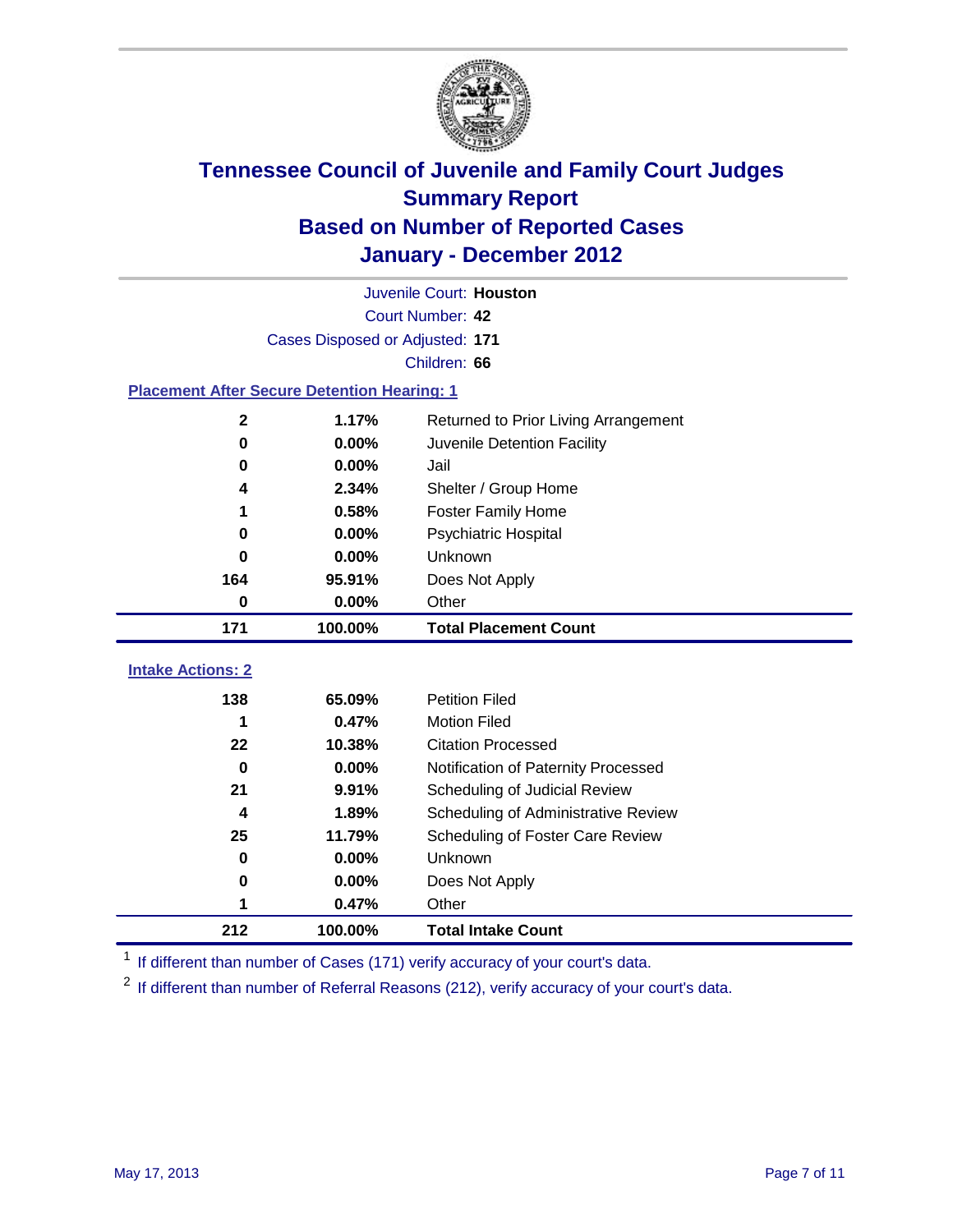

Court Number: **42** Juvenile Court: **Houston** Cases Disposed or Adjusted: **171** Children: **66**

#### **Last Grade Completed by Child: 1**

| 0  | 0.00%    | Too Young for School     |
|----|----------|--------------------------|
| 0  | 0.00%    | Preschool                |
| 0  | 0.00%    | Kindergarten             |
| 0  | 0.00%    | 1st Grade                |
| 0  | 0.00%    | 2nd Grade                |
| 0  | 0.00%    | 3rd Grade                |
| 0  | 0.00%    | 4th Grade                |
| 0  | 0.00%    | 5th Grade                |
| 7  | 10.61%   | 6th Grade                |
| 9  | 13.64%   | 7th Grade                |
| 12 | 18.18%   | 8th Grade                |
| 10 | 15.15%   | 9th Grade                |
| 8  | 12.12%   | 10th Grade               |
| 15 | 22.73%   | 11th Grade               |
| 1  | 1.52%    | 12th Grade               |
| 0  | 0.00%    | Non-Graded Special Ed    |
| 0  | 0.00%    | <b>GED</b>               |
| 1  | 1.52%    | Graduated                |
| 0  | 0.00%    | Never Attended School    |
| 3  | 4.55%    | Unknown                  |
| 0  | $0.00\%$ | Other                    |
| 66 | 100.00%  | <b>Total Child Count</b> |
|    |          |                          |

#### **Enrolled in Special Education: 1**

| 66 | 100.00%  | <b>Total Child Count</b> |
|----|----------|--------------------------|
| 0  | $0.00\%$ | Unknown                  |
| 62 | 93.94%   | No                       |
| 4  | 6.06%    | Yes                      |
|    |          |                          |

One child could be counted in multiple categories, verify accuracy of your court's data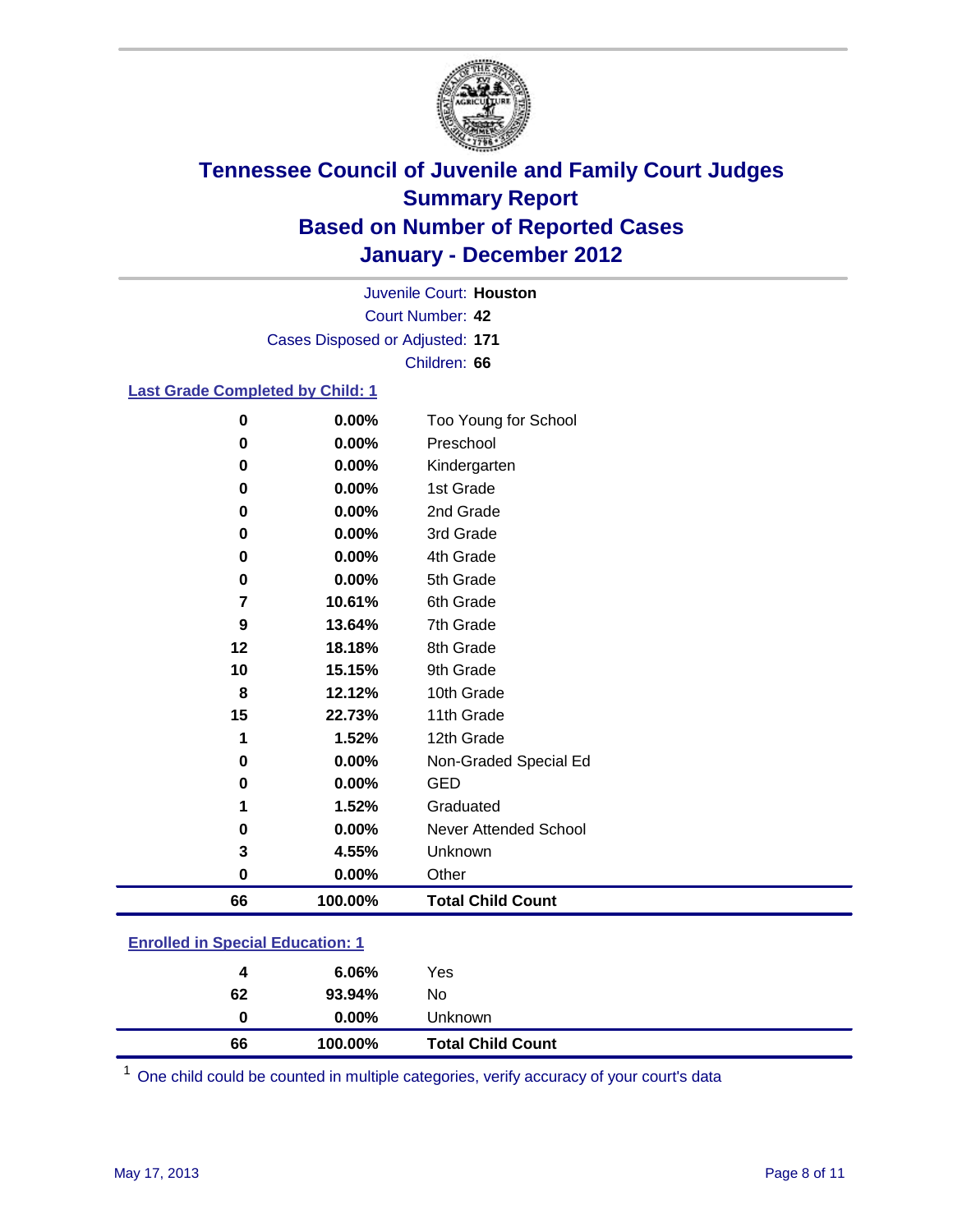

|                              | Juvenile Court: Houston         |                           |  |  |  |
|------------------------------|---------------------------------|---------------------------|--|--|--|
|                              | Court Number: 42                |                           |  |  |  |
|                              | Cases Disposed or Adjusted: 171 |                           |  |  |  |
|                              | Children: 66                    |                           |  |  |  |
| <b>Action Executed By: 1</b> |                                 |                           |  |  |  |
| 212                          | 100.00%                         | Judge                     |  |  |  |
| 0                            | $0.00\%$                        | Magistrate                |  |  |  |
| 0                            | $0.00\%$                        | YSO                       |  |  |  |
| 0                            | $0.00\%$                        | Other                     |  |  |  |
| 0                            | $0.00\%$                        | Unknown                   |  |  |  |
| 212                          | 100.00%                         | <b>Total Action Count</b> |  |  |  |

#### **Formal / Informal Actions: 1**

| 10           | 4.72%    | Dismissed                                        |
|--------------|----------|--------------------------------------------------|
| 4            | 1.89%    | Retired / Nolle Prosequi                         |
| 19           | 8.96%    | <b>Complaint Substantiated Delinquent</b>        |
| 30           | 14.15%   | <b>Complaint Substantiated Status Offender</b>   |
| 1            | 0.47%    | <b>Complaint Substantiated Dependent/Neglect</b> |
| 0            | $0.00\%$ | <b>Complaint Substantiated Abused</b>            |
| 0            | $0.00\%$ | <b>Complaint Substantiated Mentally III</b>      |
| 7            | $3.30\%$ | Informal Adjustment                              |
| 15           | 7.08%    | <b>Pretrial Diversion</b>                        |
| 0            | $0.00\%$ | <b>Transfer to Adult Court Hearing</b>           |
| 0            | $0.00\%$ | Charges Cleared by Transfer to Adult Court       |
| $\mathbf{2}$ | 0.94%    | Special Proceeding                               |
| 26           | 12.26%   | <b>Review Concluded</b>                          |
| 96           | 45.28%   | Case Held Open                                   |
| $\mathbf{2}$ | 0.94%    | Other                                            |
| 0            | $0.00\%$ | <b>Unknown</b>                                   |
| 212          | 100.00%  | <b>Total Action Count</b>                        |

<sup>1</sup> If different than number of Referral Reasons (212), verify accuracy of your court's data.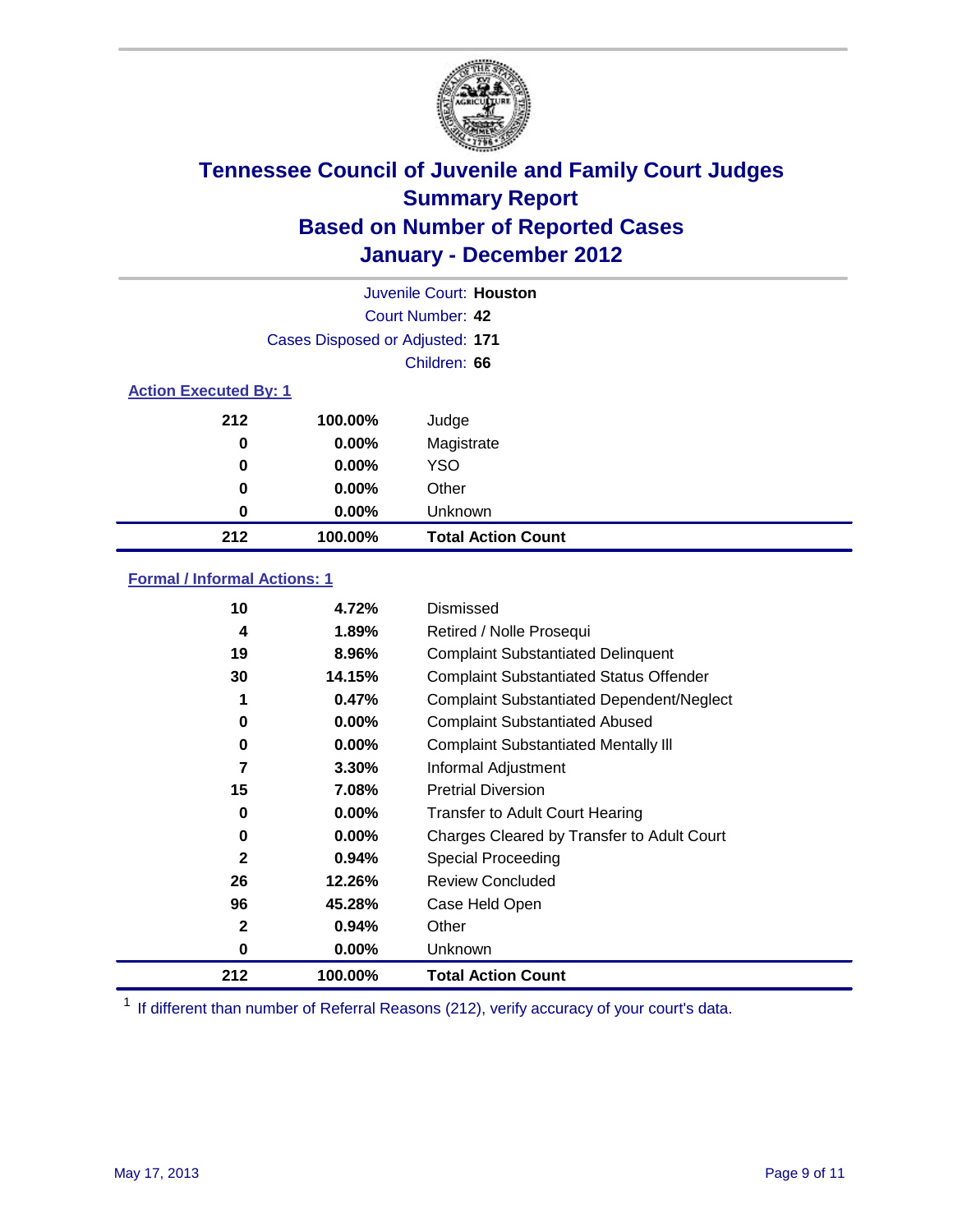

|                       |                                 | Juvenile Court: Houston                               |
|-----------------------|---------------------------------|-------------------------------------------------------|
|                       |                                 | Court Number: 42                                      |
|                       | Cases Disposed or Adjusted: 171 |                                                       |
|                       |                                 | Children: 66                                          |
| <b>Case Outcomes:</b> |                                 | There can be multiple outcomes for one child or case. |
| 8                     | 2.57%                           | <b>Case Dismissed</b>                                 |
| 3                     | 0.96%                           | Case Retired or Nolle Prosequi                        |
| 8                     | 2.57%                           | Warned / Counseled                                    |
| 93                    | 29.90%                          | Held Open For Review                                  |
| 11                    | 3.54%                           | Supervision / Probation to Juvenile Court             |
| 0                     | 0.00%                           | <b>Probation to Parents</b>                           |
| 0                     | 0.00%                           | Referral to Another Entity for Supervision / Service  |
| 11                    | 3.54%                           | Referred for Mental Health Counseling                 |
| 14                    | 4.50%                           | Referred for Alcohol and Drug Counseling              |
| 0                     | 0.00%                           | Referred to Alternative School                        |
| 4                     | 1.29%                           | Referred to Private Child Agency                      |
| 1                     | 0.32%                           | Referred to Defensive Driving School                  |
| 0                     | 0.00%                           | Referred to Alcohol Safety School                     |
| 9                     | 2.89%                           | Referred to Juvenile Court Education-Based Program    |
| $\mathbf 2$           | 0.64%                           | Driver's License Held Informally                      |
| 0                     | 0.00%                           | <b>Voluntary Placement with DMHMR</b>                 |
| 0                     | 0.00%                           | Private Mental Health Placement                       |
| 0                     | 0.00%                           | Private MR Placement                                  |
| 0                     | 0.00%                           | Placement with City/County Agency/Facility            |
| 1                     | 0.32%                           | Placement with Relative / Other Individual            |
| 12                    | 3.86%                           | Fine                                                  |
| 13                    | 4.18%                           | <b>Public Service</b>                                 |
| 5                     | 1.61%                           | Restitution                                           |
| 1                     | 0.32%                           | <b>Runaway Returned</b>                               |
| 5                     | 1.61%                           | No Contact Order                                      |
| 0                     | 0.00%                           | Injunction Other than No Contact Order                |
| 8                     | 2.57%                           | <b>House Arrest</b>                                   |
| 3                     | 0.96%                           | <b>Court Defined Curfew</b>                           |
| 1                     | 0.32%                           | Dismissed from Informal Adjustment                    |
| 0                     | 0.00%                           | <b>Dismissed from Pretrial Diversion</b>              |
| 5                     | 1.61%                           | <b>Released from Probation</b>                        |
| 0                     | 0.00%                           | <b>Transferred to Adult Court</b>                     |
| 0                     | $0.00\%$                        | <b>DMHMR Involuntary Commitment</b>                   |